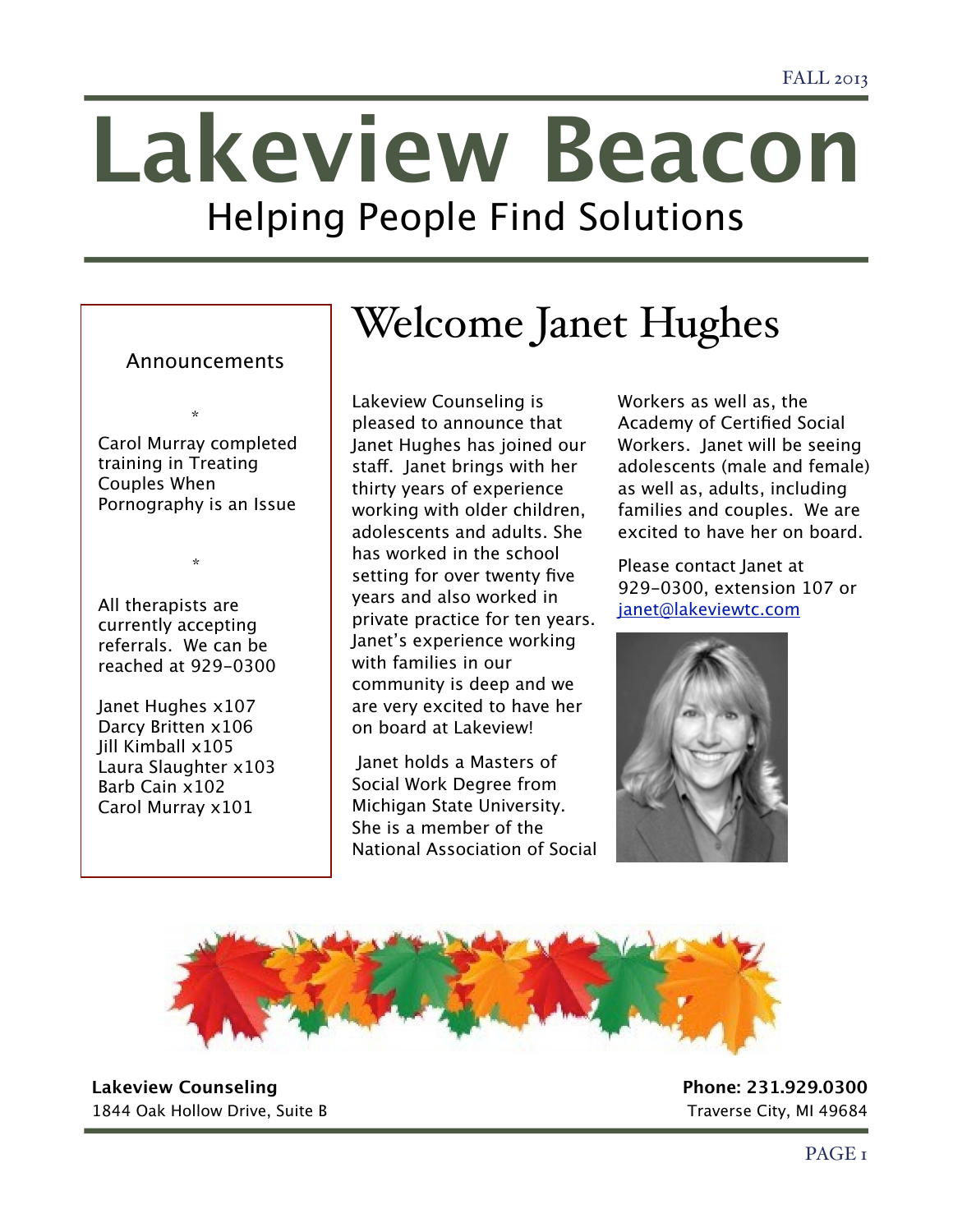# UNDERSTANDING AND COPING WITH DIFFICULT PEOPLE

by Carol Murray

In your lifetime, you are likely to have at least one relationship with a high-conflict individual. This type of relationship is confusing and hurtful. At first, you think that you are the reason there is conflict, so you try to adjust your attitude and behavior. You just can't understand what is wrong with the other person. If you are in the relationship long enough, you come to realize that you are not the problem.

#### Common characteristics

 The common characteristics of a high-conflict individual include: at times wooing you, at other times demeaning you; blaming outside forces for a problem and never taking responsibility; persistent control and manipulation of others; becoming defensive when given negative feedback. This type of person often brings about a lot of drama in which they are either the victim or the hero. They express anger with aggression (ie: bullying, verbal abuse, violence) or by being passive aggressive (they do nothing at first, stew, then attack). They are not very good at nurturing or comforting others. They distrust the intentions of others, bordering on paranoia. They are not mindful about tact, timing or respect when communicating, especially when upset.

 Joseph Shannon, PhD, is an expert on this topic. He describes a relationship with a high-conflict individual as being like a wooden fence. Every time the person hurts you, it is like driving a nail in the fence. When they apologize, the nail gets removed but the hole remains. After a while, with so many holes in the fence, the structure collapses.

#### What causes someone to be high-conflict?

The answer is: any of several things. For one thing, they may have atypical brain chemistry. The #1 cause of this is stress. The body produces cortisol to near toxic levels, and as brain chemistry changes, so do behavior and emotions. Another explanation related to the brain is that the pre-frontal cortex, which is our "brake pedal", never fully develops. This afects our ability to think rationally and to problem-solve, as well as live by moral principles and the ability to feel guilt and remorse.

 Another contributing factor is the quality and stability of life during childhood and adolescence. Parent(s) may have been abusive, neglectful or absent. The person may have been exposed to real life violence as a child, either in the home, at school, or in their neighborhood. Exposure to violence creates fear, which leads a person to want to learn how to have control so as to never experience this fear again. The person may have had poor learning experiences because of exposure to poor role models. The parent(s) may have been

mentally ill, immature or substance abusers. Peers may have been bullies,

 Most high-conflict individuals have a mental health disorder known as a personality disorder. There are subtypes of this disorder. Borderline Personality Disorder is one subtype. This person is sensitive to perceived abandonment, is always involved in some type of crisis and may call your entire relationship into question over something small. Narcissistic Personality Disorder is another subtype. This person is morbidly preoccupied with him/herself, lacks empathy and is good at faking behavior and emotions. Histrionic Personality Disorder is another subtype. This person is like a teenager trapped in an adult body. They have shallow emotional expression, an unending need to be the center of attention, constantly need reassurance and immediate gratification. Another subtype is Paranoid Personality Disorder. This person is tense, guarded, suspicious, selfrighteous, rigid and petty. Prolonged and untreated depression and Obsessive Compulsive Disorder can also contribute to creating a highconflict individual as both of these disorders create much stress in a person's life. A person with OCD can be stif, perfectionistic, emotionally aloof or stoic and overly conscientious about control.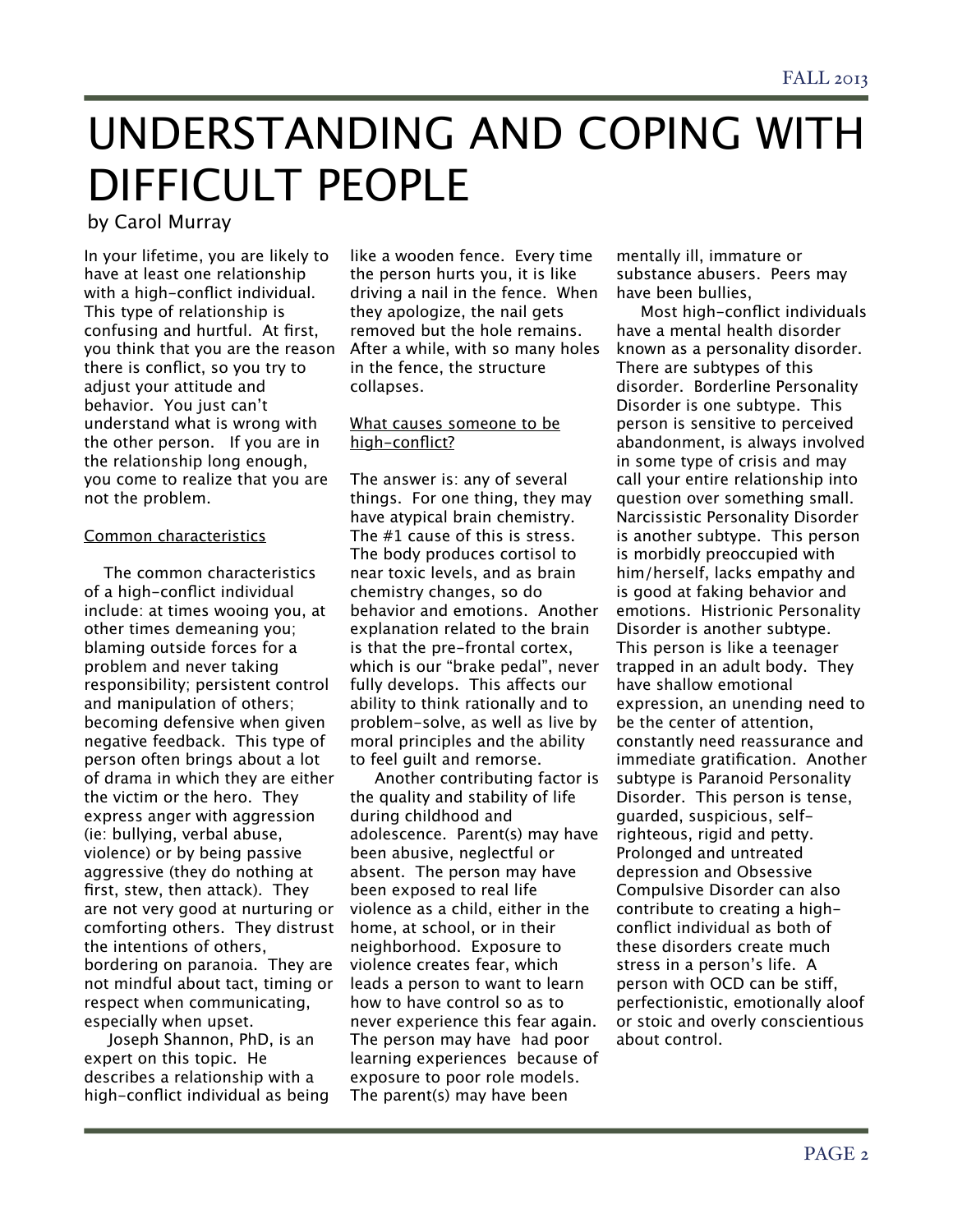When dealing with people, remember you are not dealing with creatures of logic, but creatures of emotion.

Dale Carnegie



Stay committed to your decisions, but remain flexible in your approach.

Tony Robbins



When your values are clear to you, making decisions becomes easier.

Roy E. Disney

How can you know if someone is high-conflict?

Knowing a lot about their history is important. Were they abused, neglected or abandoned by parent(s)? Were they exposed to violence? What type of role models were they exposed to as a child and as an adolescent? Do they have a history of lying, stealing, scams, bullying and cruelty, self-harm or substance abuse? Do they have a long history of interpersonal conflict; known as "high maintenance". They have a history of troubled relationships. In their youth they may have engaged in selfabusive behavior (cutting, burning, compulsive skinpicking, breaking bones, excessive tattooing and/or body piercing). They require a lot of attention and act-out when they don't receive it. They have a lot of aggressive energy. They distort or rewrite events as though living in their own world. They trigger intense confusion, hurt, even anger, in you.

#### What can you do to cope with a high-conflict individual?

First and foremost, take care of yourself. Make sure that you are following the guidelines for a healthy life: nutrition, sleep, exercise, meditation/prayer, and maintaining a balance with your work and personal life.

 Keep in mind that the highconflict individual is NOT likely to change. Your attempts to do so may be wasted time and energy. If at all possible, stay "below the radar" or leave the relationship.

 If you must continue in the relationship, here are some

guidelines for YOU to use during interactions.

- When really angry, keep your mouth shut! Wait 12-24 hours and ask yourself: am I being petty? am I over-reacting?
- Citing Joseph Shannon again, practice being appropriately assertive using "D.E.S.K." D= describing the behavior; E=expressing the feeling you have about the behavior:  $s=$ stating the need or want you have and asking for a change in the behavior; K=knowing you might not get it!
- Work at accepting the person even though your don't like the behavior(s). Find something about them to respect and praise.
- Learn what the triggers are for the high-conflict individual and avoid these "hot buttons"
- Set clear limits and stick with them.
- If you sense danger or are in danger, get help immediately.
- Seek counseling for yourself.